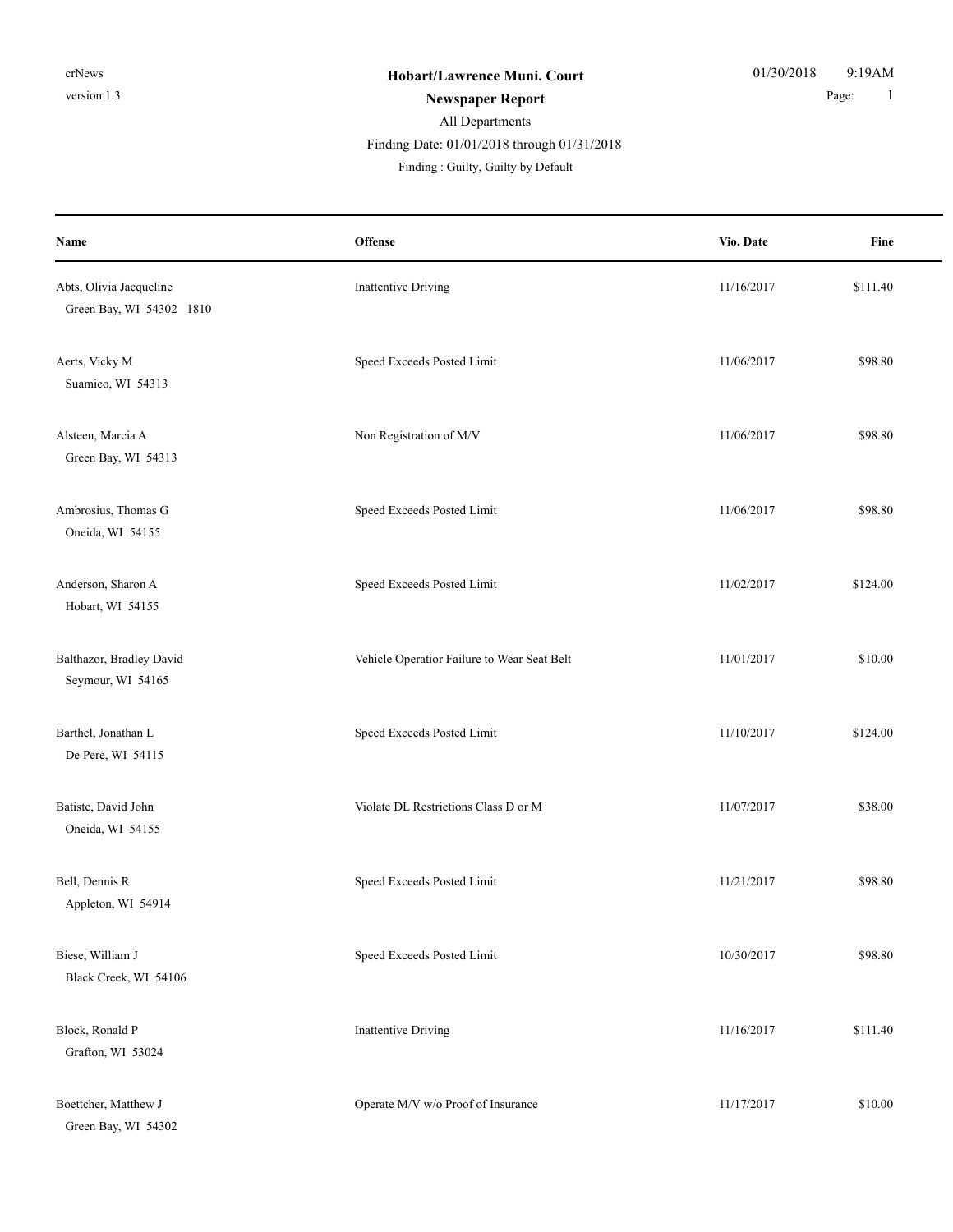#### All Departments **Newspaper Report** 2 Finding : Guilty, Guilty by Default Finding Date: 01/01/2018 through 01/31/2018

| Name                                              | Offense                    | Vio. Date  | Fine     |
|---------------------------------------------------|----------------------------|------------|----------|
| Brodhagen, Kristin Ann<br>Green Bay, WI 54304     | Speed Exceeds Posted Limit | 11/08/2017 | \$98.80  |
| Campbell, Robert Lawrence<br>Green Bay, WI 54313  | Operate w/o Valid License  | 11/17/2017 | \$124.00 |
| Campbell, Robert Lawrence<br>Green Bay, WI 54313  | Speed Exceeds Posted Limit | 11/17/2017 | \$124.00 |
| Campbell, Robert Lawrence<br>Green Bay, WI 54313  | Operate M/V w/o Insurance  | 11/17/2017 | \$124.00 |
| Carpenter, Benjamin Vernon<br>Green Bay, WI 54313 | Non Registration of M/V    | 11/14/2017 | \$98.80  |
| Carviou, Anastasia A<br>Hobart, WI 54155          | Possess Drug Paraphernalia | 10/23/2017 | \$313.00 |
| Carviou, Anastasia A<br>Hobart, WI 54155          | Operate w/o Valid License  | 10/23/2017 | \$124.00 |
| Cheney, Benjamin R<br>Green Bay, WI 54313         | Too Fast for Conditions    | 11/11/2017 | \$136.60 |
| Cuevas Rosales, Marisela<br>Green Bay, WI 54302   | Operate w/o Valid License  | 11/11/2017 | \$38.00  |
| Cuevas Rosales, Marisela<br>Green Bay, WI 54302   | Operate M/V w/o Insurance  | 11/11/2017 | \$38.00  |
| Darrow, Brady Robert<br>De Pere, WI 54115         | Improper Stop/Turn Signal  | 11/02/2017 | \$98.80  |
| De Moulin, David Alan<br>Abrams, WI 54101         | Failure to Stop            | 11/24/2017 | \$98.80  |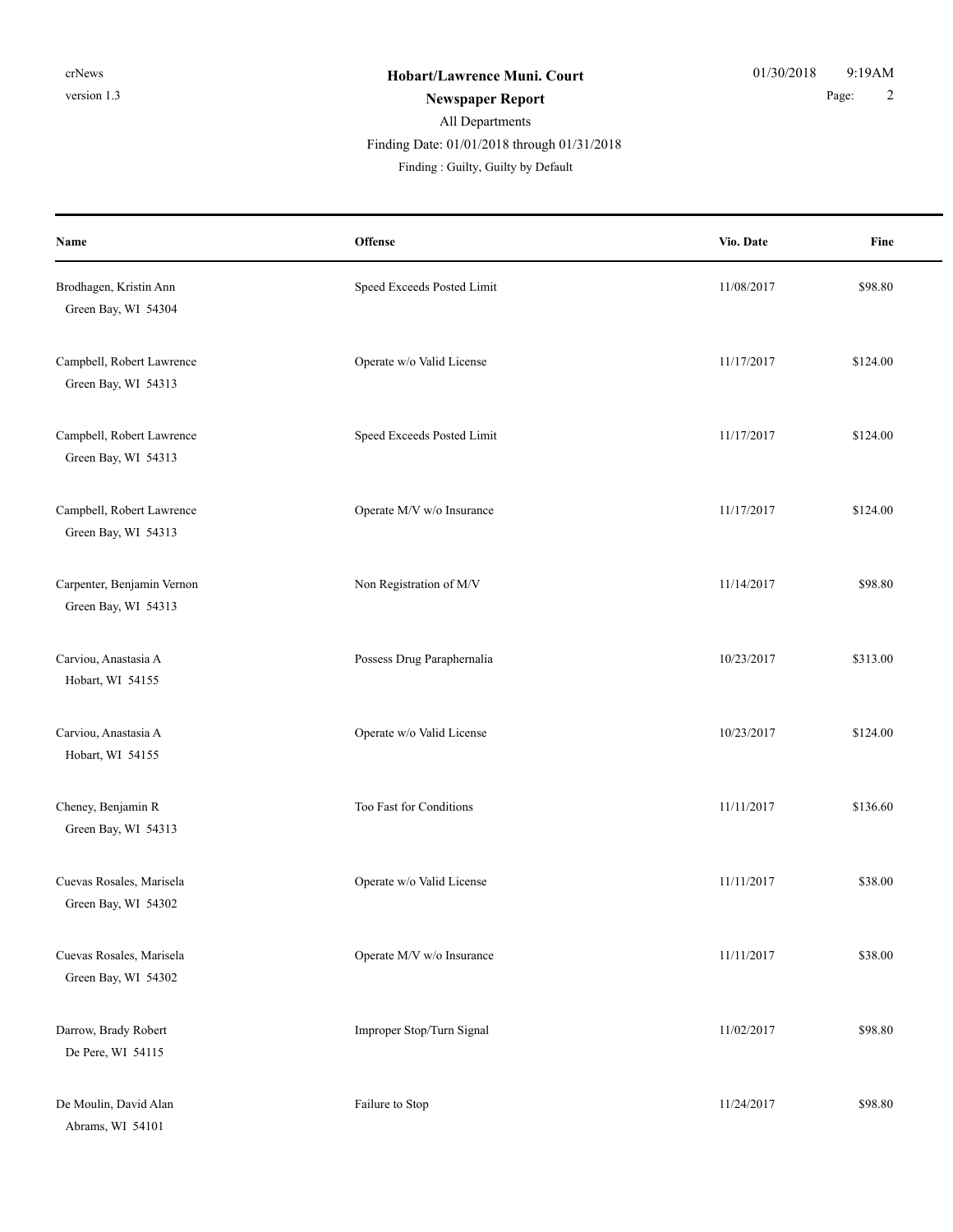## All Departments

Finding Date: 01/01/2018 through 01/31/2018

| Name                                            | Offense                                 | Vio. Date  | Fine     |
|-------------------------------------------------|-----------------------------------------|------------|----------|
| DeClerc, Dylan J<br>Green Bay, WI 54313 9593    | Non Registration of M/V                 | 11/03/2017 | \$98.80  |
| Dejardin, Madalynn Marie<br>Green Bay, WI 54301 | Auto Following Too Closely              | 11/16/2017 | \$124.00 |
| Denny, Lila M<br>De Pere, WI 54115              | Speed Exceeds Posted Limit              | 11/25/2017 | \$149.20 |
| Diny, Samuel Joseph<br>De Pere, WI 54115        | Operate M/V w/o Proof of Insurance      | 11/05/2017 | \$10.00  |
| Dittman, Vivian L<br>Green Bay, WI 54303 5344   | Disobey Official Traffic Sign or Signal | 11/10/2017 | \$98.80  |
| Donohue, Derek James<br>Oneida, WI 54155        | Speed Exceeds Posted Limit              | 10/31/2017 | \$98.80  |
| Doxtator, Brandon Proudstar<br>Oneida, WI 54155 | Operate M/V w/o Insurance               | 11/17/2017 | \$124.00 |
| Doxtator, Brandon Proudstar<br>Oneida, WI 54155 | Speed Exceeds Posted Limit              | 11/17/2017 | \$149.20 |
| Elm, Autumn B<br>Oneida, WI 54155               | Operate M/V w/o Insurance               | 11/06/2017 | \$124.00 |
| Elm, Autumn B<br>Oneida, WI 54155               | Display Unauthorized Registration       | 11/06/2017 | \$161.80 |
| Erdmann, Dee Ann<br>Oshkosh, WI 54901           | Speed Exceeds Posted Limit              | 11/06/2017 | \$149.20 |
| Farah, Hailey S<br>Oshkosh, WI 54904            | Speed Exceeds Posted Limit              | 11/10/2017 | \$149.20 |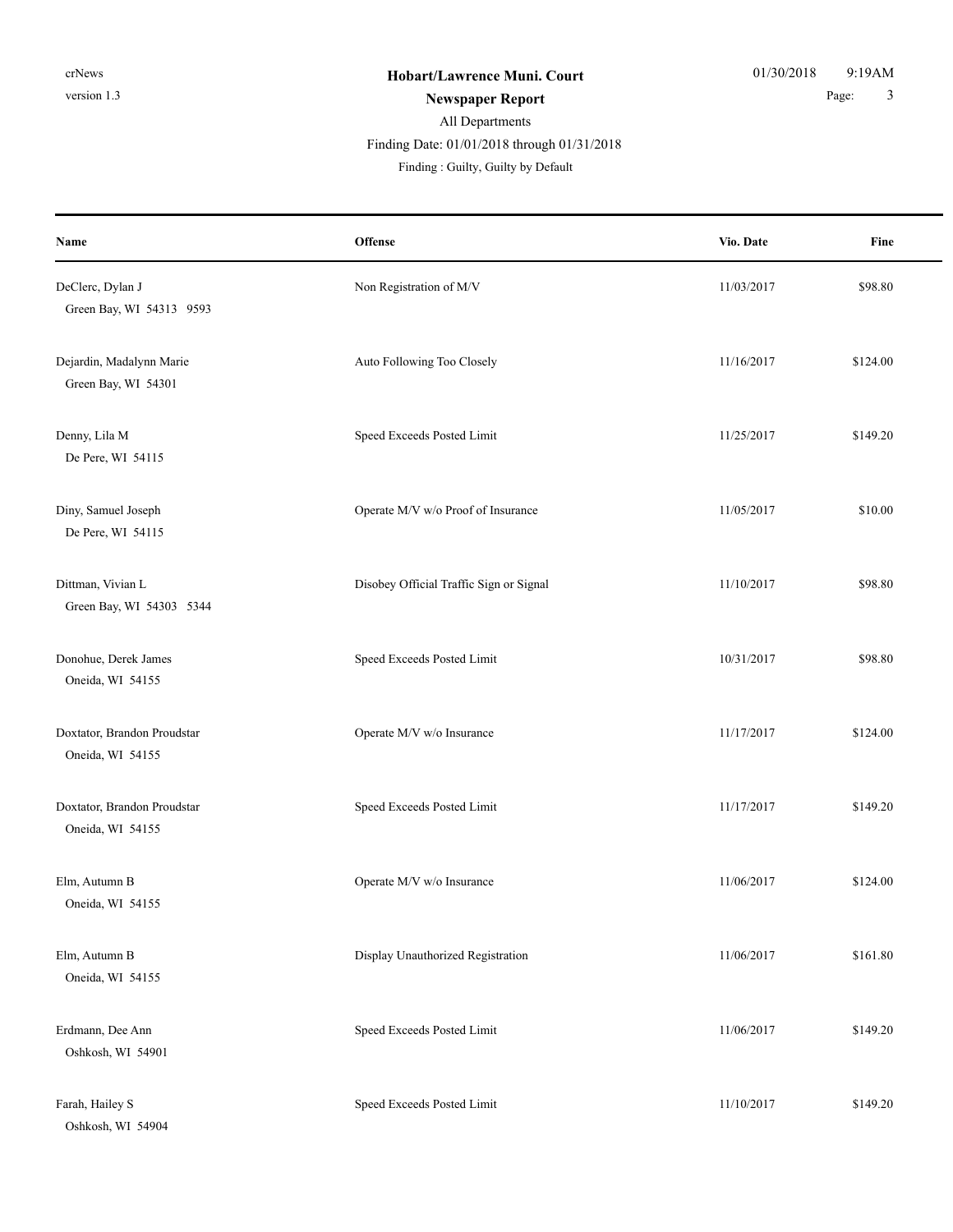#### All Departments **Newspaper Report** 2 and 2 and 2 and 2 and 2 and 2 and 2 and 2 and 2 and 2 and 2 and 2 and 2 and 2 and 2 and 2 and 2 and 2 and 2 and 2 and 2 and 2 and 2 and 2 and 2 and 2 and 2 and 2 and 2 and 2 and 2 and 2 and 2 and 2 and Finding : Guilty, Guilty by Default Finding Date: 01/01/2018 through 01/31/2018

| Name                                          | Offense                           | Vio. Date  | Fine     |
|-----------------------------------------------|-----------------------------------|------------|----------|
| Fawcett, Ryan T<br>Green Bay, WI 54313        | Speed Exceeds Posted Limit        | 11/04/2017 | \$124.00 |
| Fischer, Jason J<br>Pulaski, WI 54162         | Speed Exceeds Posted Limit        | 11/01/2017 | \$98.80  |
| Fischer, Jason J<br>Pulaski, WI 54162         | Operate M/V w/o License on Person | 11/01/2017 | \$73.60  |
| Flores, Crystal Muriel<br>Green Bay, WI 54313 | Operate w/o Valid License         | 11/05/2017 | \$124.00 |
| Flores, Crystal Muriel<br>Green Bay, WI 54313 | Non Registration of M/V           | 11/05/2017 | \$98.80  |
| Flunker, Brian David<br>Appleton, WI 54911    | Trespass to Land                  | 11/29/2017 | \$187.00 |
| Fraedrich, Tracy Ann<br>Hobart, WI 54155      | Too Fast for Conditions           | 11/11/2017 | \$136.60 |
| Frank, Xiomara Deneese<br>Green Bay, WI 54304 | Speed Exceeds Posted Limit        | 11/17/2017 | \$149.20 |
| French, Stephany Lynn<br>Green Bay, WI 54304  | Possess Drug Paraphernalia        | 11/22/2017 | \$313.00 |
| French, Stephany Lynn<br>Green Bay, WI 54304  | Speed Exceeds Posted Limit        | 11/22/2017 | \$98.80  |
| Fry, Patricia I<br>Oneida, WI 54155           | Misuse of 911                     | 11/17/2017 | \$187.00 |
| Gonzo, William John<br>Hobart, WI 54155       | Too Fast for Conditions           | 11/11/2017 | \$136.60 |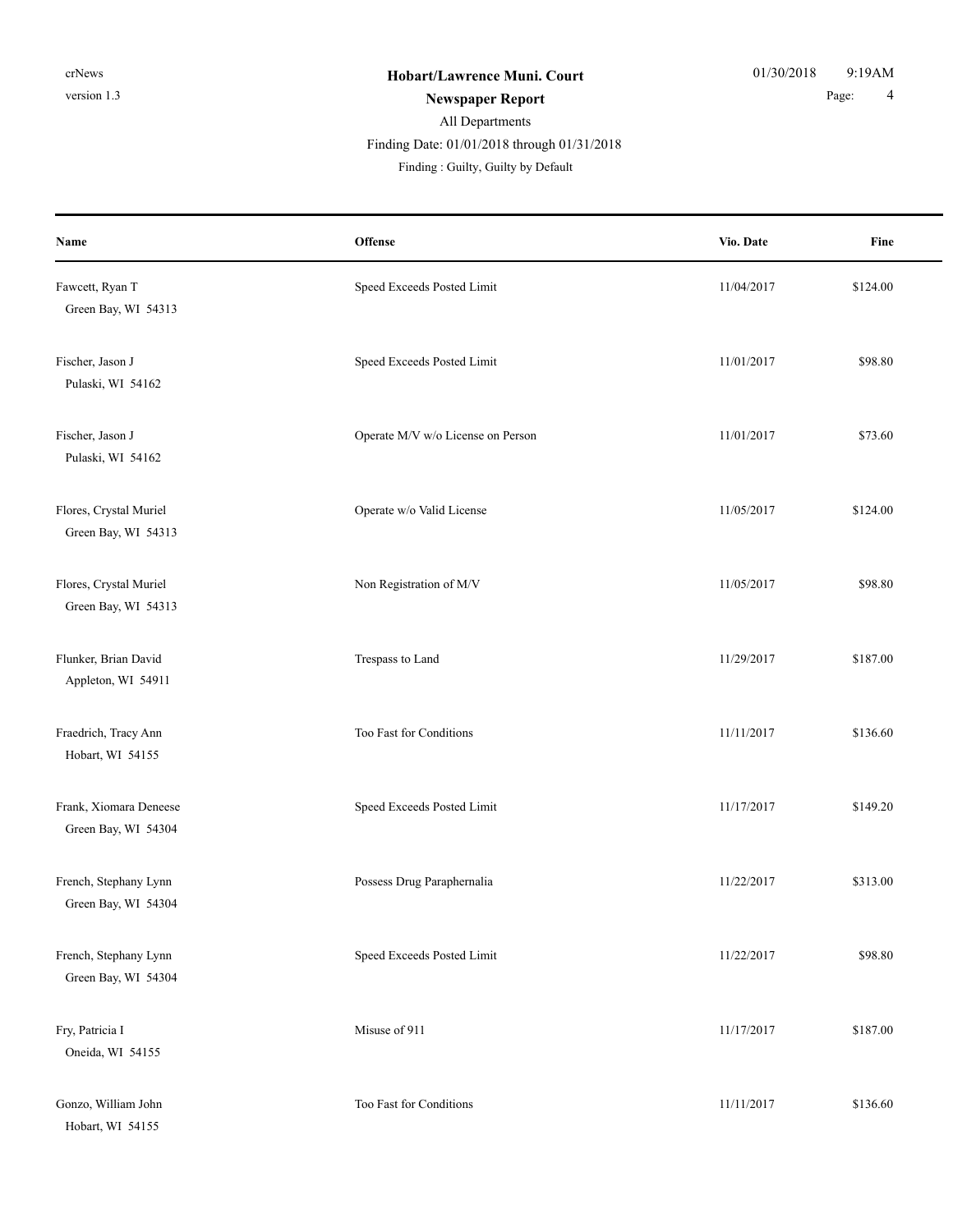## All Departments **Newspaper Report** 5 Finding Date: 01/01/2018 through 01/31/2018

| Name                                           | Offense                            | Vio. Date  | Fine     |
|------------------------------------------------|------------------------------------|------------|----------|
| Gould, Nicole C<br>Green Bay, WI 54302         | Operate M/V w/o Insurance          | 11/08/2017 | \$124.00 |
| Grant, Dennis David<br>De Pere, WI 54115       | Improper Stop/Turn Signal          | 11/17/2017 | \$98.80  |
| Guillen, Anthony Michael<br>Kaukauna, WI 54130 | Speeding on Freeway (65mph Limit)  | 11/28/2017 | \$98.80  |
| Harrison, Preston W<br>Green Bay, WI 54303     | Operate w/o Valid License          | 11/18/2017 | \$124.00 |
| Hill, Heather M<br>Green Bay, WI 54313         | Speed Exceeds Posted Limit         | 11/17/2017 | \$124.00 |
| Hill, Heather M<br>Green Bay, WI 54313         | Operate M/V After Reg Susp         | 11/17/2017 | \$98.80  |
| Hughes, Rachel Ann<br>Green Bay, WI 54313      | Speed Exceeds Posted Limit         | 11/17/2017 | \$98.80  |
| Huiting, Jason T<br>Amberg, WI 54102           | Inattentive Driving                | 11/16/2017 | \$111.40 |
| Jarosinski, Mark Stanley<br>Pulaski, WI 54162  | Improper Stop/Turn Signal          | 11/06/2017 | \$98.80  |
| Keppers, Alexis Marie<br>Green Bay, WI 54301   | Speed Exceeds Posted Limit         | 11/14/2017 | \$98.80  |
| Kisling, Stacy I<br>Oneida, WI 54155           | Speeding on Rustic Road/45 mph     | 11/30/2017 | \$38.00  |
| Knight, Becky S<br>De Pere, WI 54115           | Operate M/V w/o Proof of Insurance | 11/13/2017 | \$10.00  |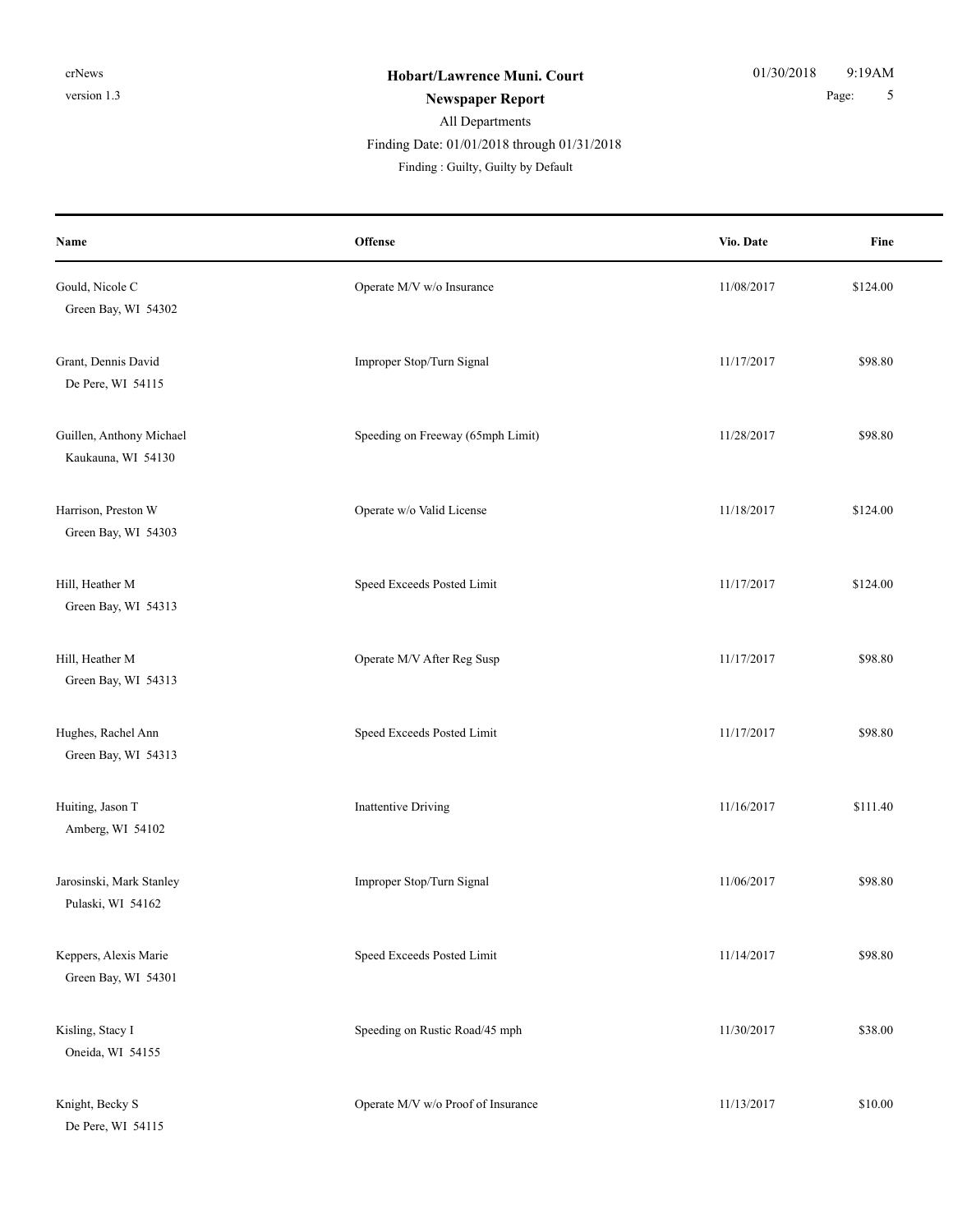#### All Departments **Newspaper Report** 6 **Page:** 6 Finding : Guilty, Guilty by Default Finding Date: 01/01/2018 through 01/31/2018

| Name                                          | Offense                             | Vio. Date  | Fine     |
|-----------------------------------------------|-------------------------------------|------------|----------|
| Koltz, Patricia Elizabeth<br>Oneida, WI 54155 | Speed Exceeds Posted Limit          | 11/07/2017 | \$98.80  |
| Labelle, William J<br>De Pere, WI 54115       | Speed Exceeds Posted Limit          | 10/30/2017 | \$98.80  |
| Larock, Quinn L<br>Oneida, WI 54155           | Possess Drug Paraphernalia          | 11/22/2017 | \$313.00 |
| Linzmeier, Owen Godfrey<br>Nekoosa, WI 54457  | Speed Exceeds Posted Limit          | 11/19/2017 | \$124.00 |
| Luscher, Jason Ross<br>Berlin, WI 54923       | Failure to Obey Officer/Sign/Signal | 11/08/2017 | \$98.80  |
| Maybrodsky, Alexander V<br>Hobart, WI 54155   | <b>Inattentive Driving</b>          | 11/24/2017 | \$111.40 |
| Meyer, David E<br>De Pere, WI 54115           | Violation of Traffic Control Signal | 08/17/2017 | \$199.60 |
| Mitchell, Chelsea Rose<br>Greenleaf, WI 54126 | Speed Exceeds Posted Limit          | 11/07/2017 | \$149.20 |
| Mitchell, Chelsea Rose<br>Greenleaf, WI 54126 | Operating While Suspended           | 11/07/2017 | \$376.00 |
| Molina Garcia, Juan M<br>Green Bay, WI 54302  | Reckless Driving/Endangering Safety | 11/03/2017 | \$313.00 |
| Molina Garcia, Juan M<br>Green Bay, WI 54302  | Failure to Report Accident          | 11/03/2017 | \$313.00 |
| Moss, Winston N<br>Green Bay, WI 54304        | Disorderly Conduct W/MV             | 09/24/2017 | \$313.00 |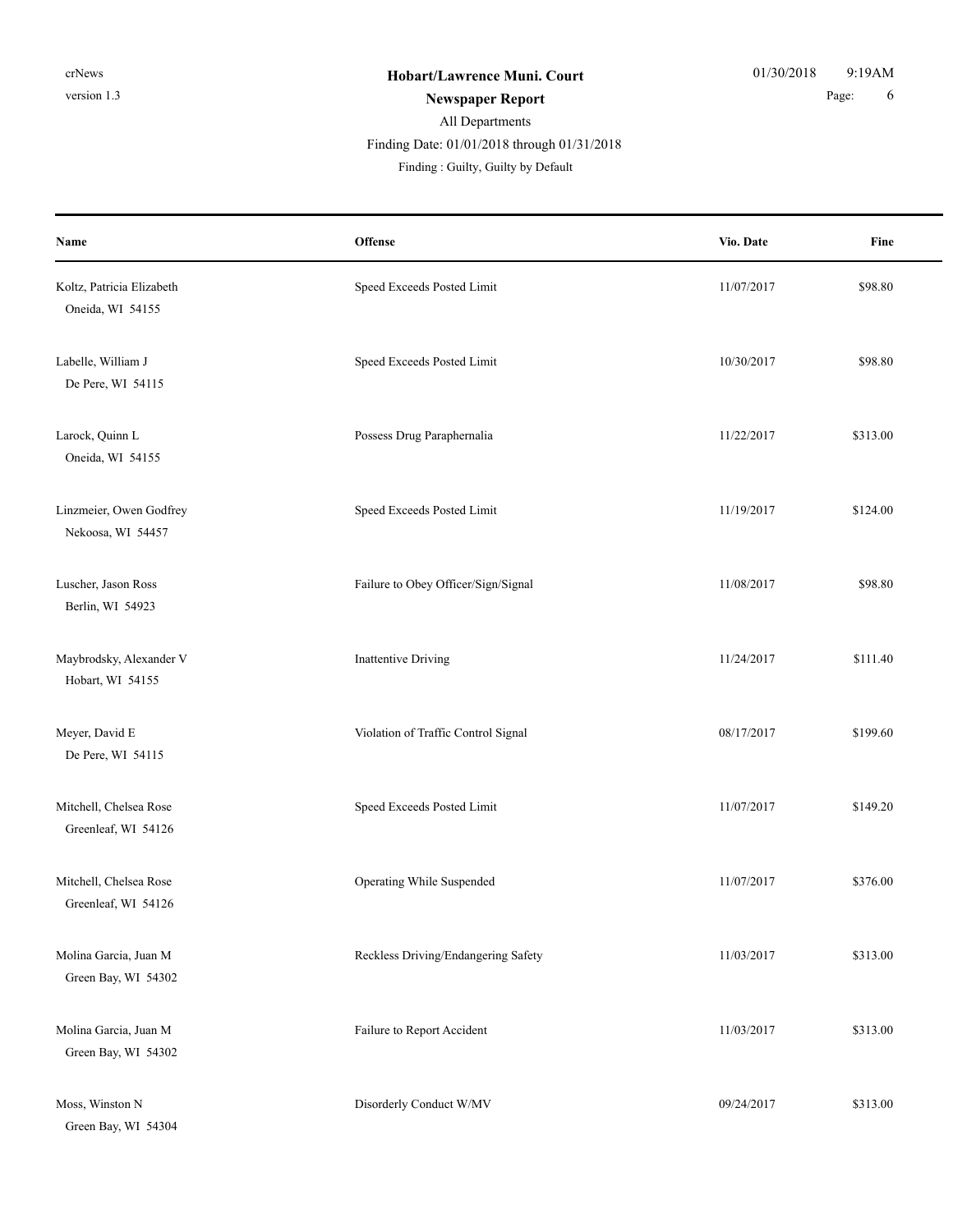# All Departments Finding Date: 01/01/2018 through 01/31/2018

| Name                                           | Offense                                     | Vio. Date  | Fine     |
|------------------------------------------------|---------------------------------------------|------------|----------|
| Murray, David F<br>Green Bay, WI 54313         | Improper Stop/Turn Signal                   | 11/08/2017 | \$98.80  |
| Murray, Kenneth J<br>Green Bay, WI 54303       | Speed Exceeds Posted Limit                  | 11/14/2017 | \$98.80  |
| Nagel, Kennedy Mabel<br>Abrams, WI 54101       | Operate M/V w/o Proof of Insurance          | 11/17/2017 | \$10.00  |
| Nagel, Kennedy Mabel<br>Abrams, WI 54101       | Unreasonable/Imprudent Speed and FVC        | 11/17/2017 | \$136.60 |
| Nagel, Kennedy Mabel<br>Abrams, WI 54101       | Passing in No Passing Zone                  | 11/17/2017 | \$136.60 |
| Page, Kayla Ellen<br>Argonne, WI 54511         | Fraud on Gas Station                        | 07/25/2017 | \$281.50 |
| Paul, Jill Ann<br>Appleton, WI 54915           | Speed Exceeds Posted Limit                  | 11/19/2017 | \$98.80  |
| Petska, Evan M<br>De Pere, WI 54115            | Speed Exceeds Posted Limit                  | 11/10/2017 | \$124.00 |
| Price, Taylor Marie<br>Weyauwega, WI 54983     | Vehicle Operatior Failure to Wear Seat Belt | 11/17/2017 | \$10.00  |
| Reed, Cortney Rose<br>Green Bay, WI 54313      | Speed Exceeds Posted Limit                  | 11/20/2017 | \$98.80  |
| Rettler, Amanda J<br>Seymour, WI 54165         | Auto Following Too Closely                  | 11/09/2017 | \$124.00 |
| Rivera, Anthony Michael<br>Green Bay, WI 54311 | Vehicle Operatior Failure to Wear Seat Belt | 11/17/2017 | \$10.00  |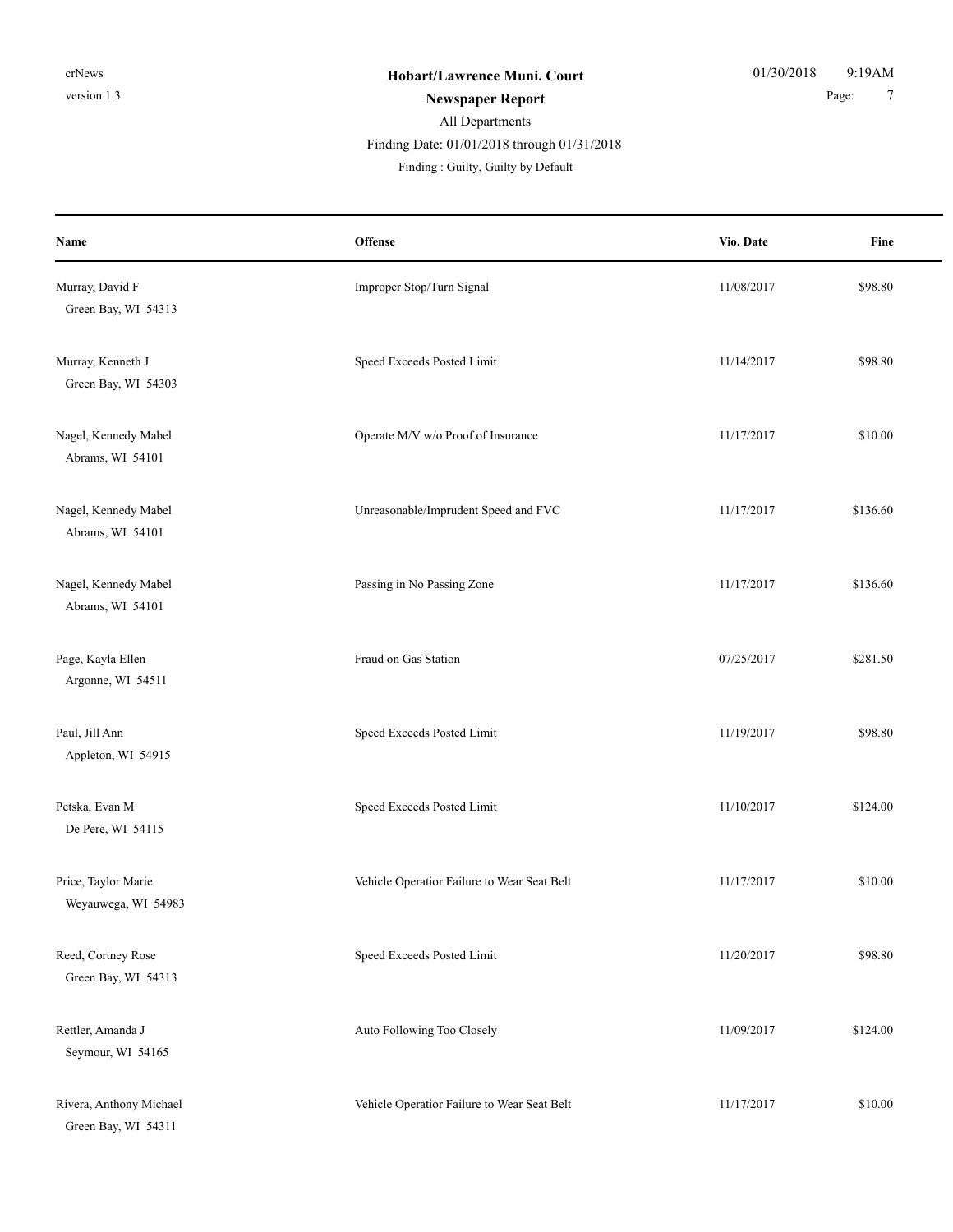#### All Departments **Newspaper Report** 8 Finding : Guilty, Guilty by Default Finding Date: 01/01/2018 through 01/31/2018

| Name                                            | Offense                                          | Vio. Date  | Fine     |
|-------------------------------------------------|--------------------------------------------------|------------|----------|
| Rivera, Anthony Michael<br>Green Bay, WI 54311  | Operate M/V w/o Insurance                        | 11/17/2017 | \$124.00 |
| Rodriguez Ignacio, Nikki<br>Green Bay, WI 54313 | Speed Exceeds Posted Limit                       | 11/07/2017 | \$98.80  |
| Rusher, John Wayne<br>Kimberly, WI 54136        | Operating While Suspended                        | 10/30/2017 | \$124.00 |
| Rusher, John Wayne<br>Kimberly, WI 54136        | Inattentive Driving                              | 10/30/2017 | \$111.40 |
| Rymer, Gena Lou<br>Oconto Falls, WI 54154       | Speed Exceeds Posted Limit                       | 11/01/2017 | \$124.00 |
| Schmidt, Catherine M<br>Neenah, WI 54956        | Impeding Traffic                                 | 11/10/2017 | \$187.00 |
| Schumacher, John Thomas<br>Appleton, WI 54911   | Disorderly Conduct W/MV                          | 11/03/2017 | \$187.00 |
| Shult, Benjamin Troy<br>Negaunee, MI 49866 2057 | Speed Exceeds Posted Limit                       | 11/24/2017 | \$149.20 |
| Skaradzinski, Claudette J<br>Oneida, WI 54155   | Operating While Suspended                        | 11/01/2017 | \$124.00 |
| Skenadore, Adrianna Marie<br>Oneida, WI 54155   | Failure to Yield at Stop Sign                    | 11/14/2017 | \$313.00 |
| Skenandore, Joseph Earl<br>Green Bay, WI 54303  | Operating While Suspended                        | 11/22/2017 | \$250.00 |
| Sloan, Ambur Nicole<br>Green Bay, WI 54302      | Violation of Child Safety Restraint Requirements | 11/06/2017 | \$98.80  |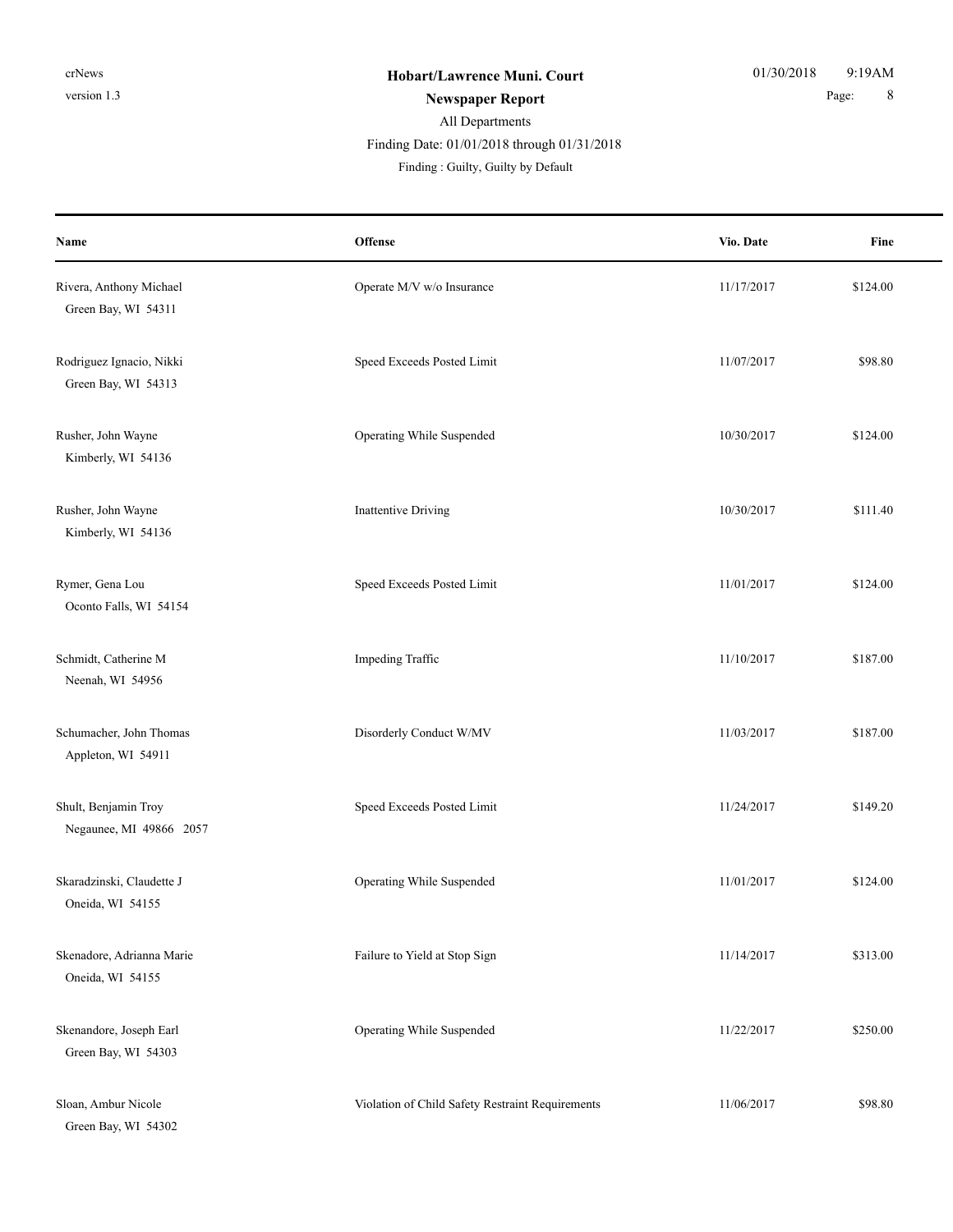#### All Departments **Newspaper Report** 9 Finding Date: 01/01/2018 through 01/31/2018

| Name                                                  | Offense                                     | Vio. Date  | Fine     |
|-------------------------------------------------------|---------------------------------------------|------------|----------|
| Soles, Branden M<br>Cudahy, WI 53110                  | Failure to Report Accident                  | 11/20/2017 | \$313.00 |
| Soles, Branden M<br>Cudahy, WI 53110                  | Hit & Run - Property Adjacent to Highway    | 11/20/2017 | \$187.00 |
| Soles, Branden M<br>Cudahy, WI 53110                  | Unreasonable/Imprudent Speed and FVC        | 11/20/2017 | \$136.60 |
| Strege, Michael D.<br>Green Bay, WI 54313             | Improper Stop/Turn Signal                   | 11/26/2017 | \$98.80  |
| Tauscher, Alan J<br>Oneida, WI 54155                  | Speed Exceeds Posted Limit                  | 11/06/2017 | \$149.20 |
| Theys, Joe H<br>Seymour, WI 54165                     | Speed Exceeds Posted Limit                  | 11/06/2017 | \$149.20 |
| Theys, Joe H<br>Seymour, WI 54165                     | Vehicle Operatior Failure to Wear Seat Belt | 11/06/2017 | \$10.00  |
| Thibodeaux, James Michael<br>Green Bay, WI 54307 3361 | Deviating Designated Lane                   | 11/28/2017 | \$98.80  |
| Thibodeaux, James Michael<br>Green Bay, WI 54307 3361 | Operate M/V After Reg Susp                  | 11/28/2017 | \$98.80  |
| Thomas, Gene L<br>De Pere, WI 54115                   | Speed Exceeds Posted Limit                  | 11/06/2017 | \$98.80  |
| Van Dyke, Mary Sue<br>Green Bay, WI 54304             | Speeding on Freeway (65mph Limit)           | 11/23/2017 | \$174.40 |
| Vang, Yee Leng<br>Kaukauna, WI 54130                  | Speeding on Freeway (65mph Limit)           | 11/28/2017 | \$174.40 |